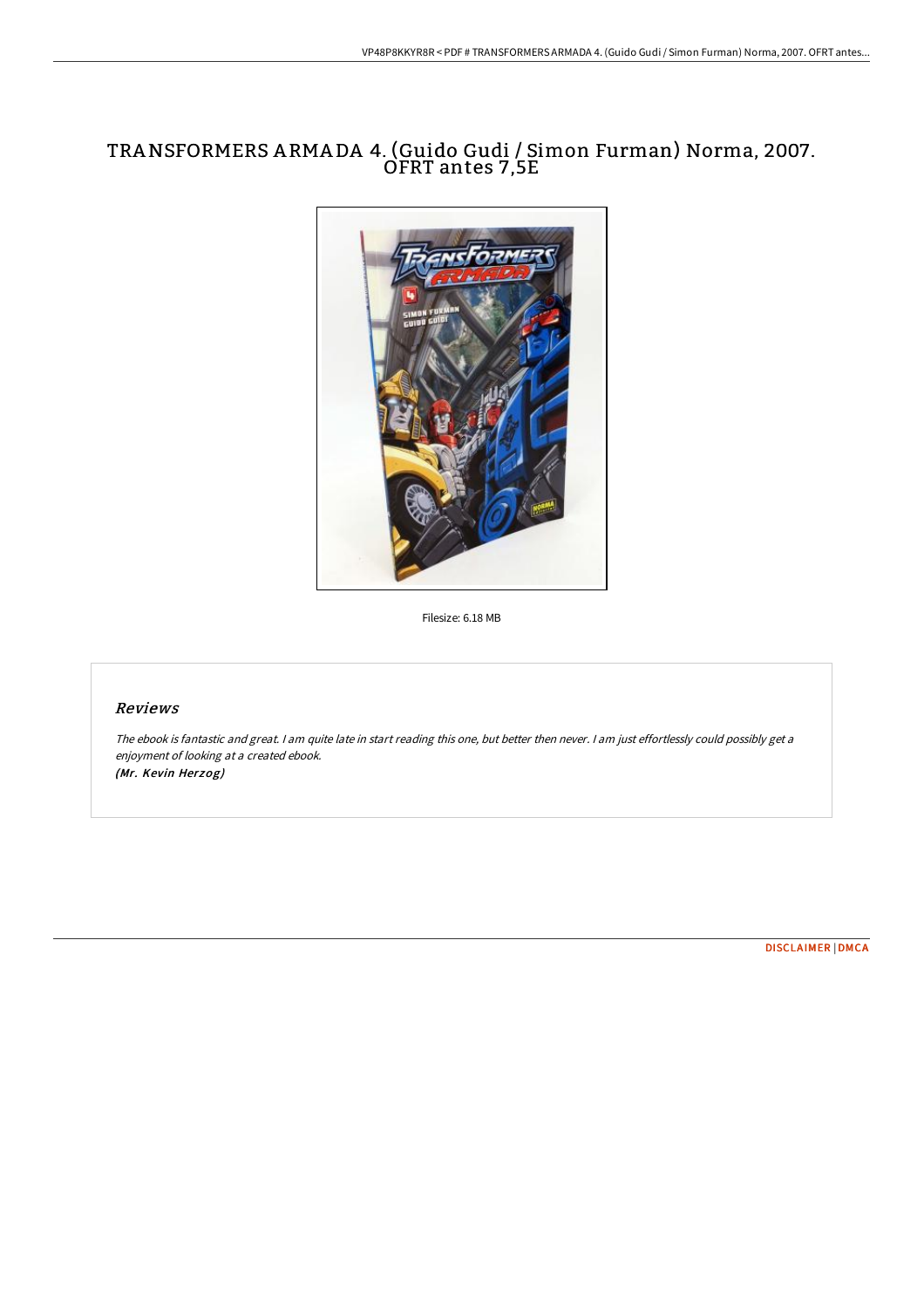### TRANSFORMERS ARMADA 4. (GUIDO GUDI / SIMON FURMAN) NORMA, 2007 . OFRT ANTES 7 ,5E



To download TRANSFORMERS ARMADA 4. (Guido Gudi / Simon Furman) Norma, 2007. OFRT antes 7,5E eBook, you should refer to the web link beneath and save the document or have access to other information which might be have conjunction with TRANSFORMERS ARMADA 4. (GUIDO GUDI / SIMON FURMAN) NORMA, 2007. OFRT ANTES 7,5E book.

Norma Editorial, 2007. Comic. Condition: New. TRANSFORMERS ARMADA 4. (Guido Gudi / Simon Furman) Norma Editorial, Barcelona, 2007. OFRT antes 7,5E. Rustica. 72 paginas mas cubiertas. 26x17 cm. Color. - - - RESUMEN: En este volumen de Transformers armada, Simon Furman (JUEZ DREDD) y Guido Guidi comienzan a reformular el marco mitológico que envuelve a los robots del planeta Cybertron. Cuando los minicons empiezan a plantearse su papel en una guerra que no es la suya, un inesperado descubrimiento sale a la luz: los minicons ocultos en una base lunar han vuelto para llevarse consigo a sus compañeros de la Tierra. - - - NOTAS SOBRE EL ESTADO: Ver fotos y leer descripcion. Las fotos se consideran parte de la descripcion.- - - LOTE EN OFERTA (OFRT): Libro sin uso, procedente de saldo editorial o restos de stock. Escribe OFRT en el buscador para ver todos nuestros lotes en oferta. Fotografia generica, representativa del estado de conservacion del resto del stock.

Read [TRANSFORMERS](http://albedo.media/transformers-armada-4-guido-gudi-x2f-simon-furma.html) ARMADA 4. (Guido Gudi / Simon Furman) Norma, 2007. OFRT antes 7,5E Online  $\blacksquare$ Download PDF [TRANSFORMERS](http://albedo.media/transformers-armada-4-guido-gudi-x2f-simon-furma.html) ARMADA 4. (Guido Gudi / Simon Furman) Norma, 2007. OFRT antes 7,5E